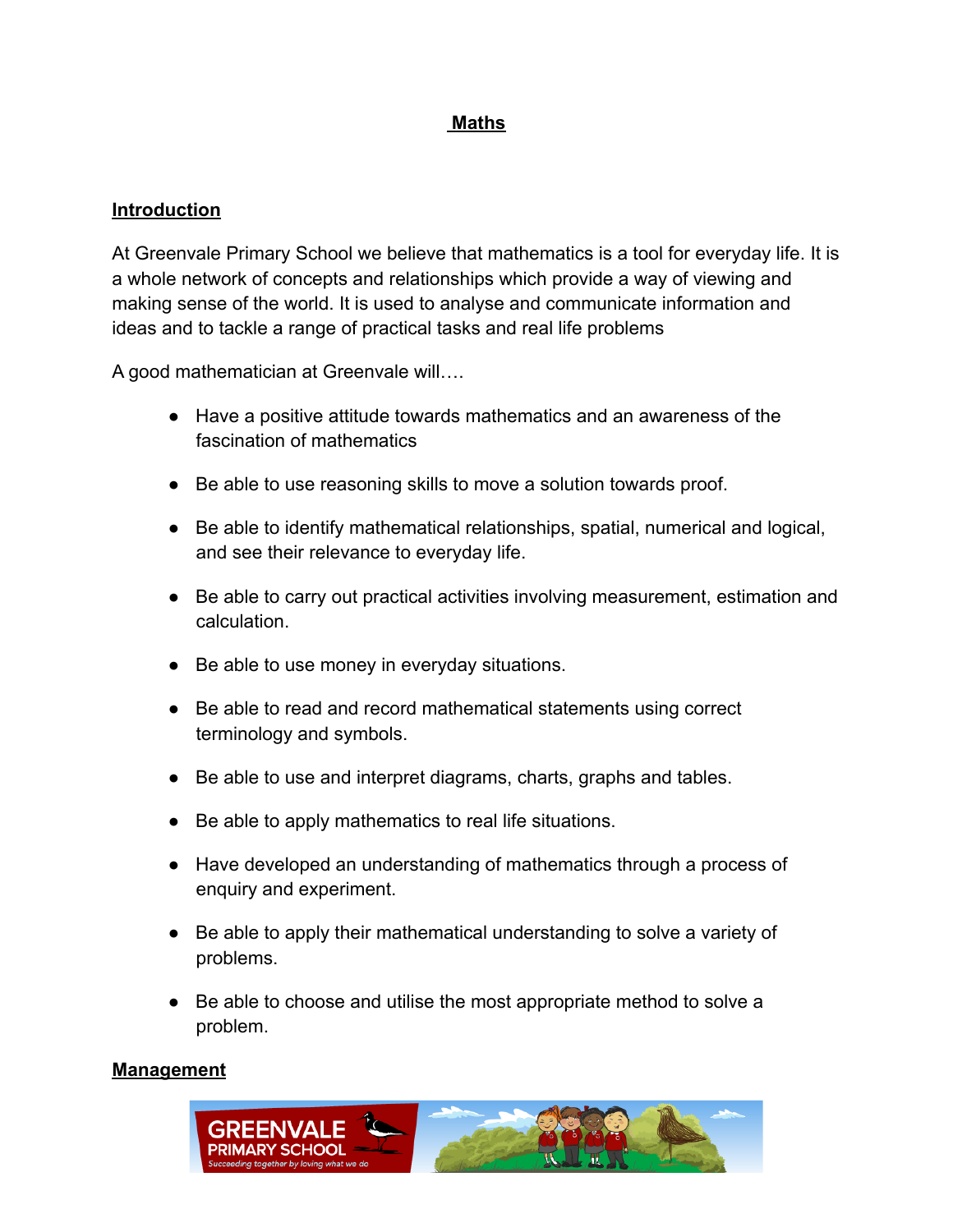The role of the Maths Co-ordinator:

- Ensure a core of material is available
	- Review and monitor planning
	- Monitor maths teaching and evaluate pupil's work
	- Arrange liaison with the advisory staff
	- Work alongside staff to support if required
	- Review specific interventions and monitor the impact
	- Attend relevant courses to be aware of new ideas and disseminate these to all staff and to arrange appropriate inset for colleagues
	- Carry out a curriculum review and relay findings to the Governors curriculum committee and staff
	- Update the policy document and schemes of work as necessary

The Maths Co-ordinator and Headteacher will ensure that new members of staff are introduced to the policy, planning requirements, specific targets and resources. NQTs receive additional LEA training as part of their induction.

Best practise will be ensured and liaison facilitated across Key Stages by regular meetings between Foundation, KS1 and KS2 and co-ordinators

## **Teaching and Learning**

Through careful planning and preparation we aim to ensure that throughout the school children are given opportunities for:

- Practice skills with practical activities and mathematical games
- Problem solving and reasoning activities
- Individual, group and whole class discussions and activities

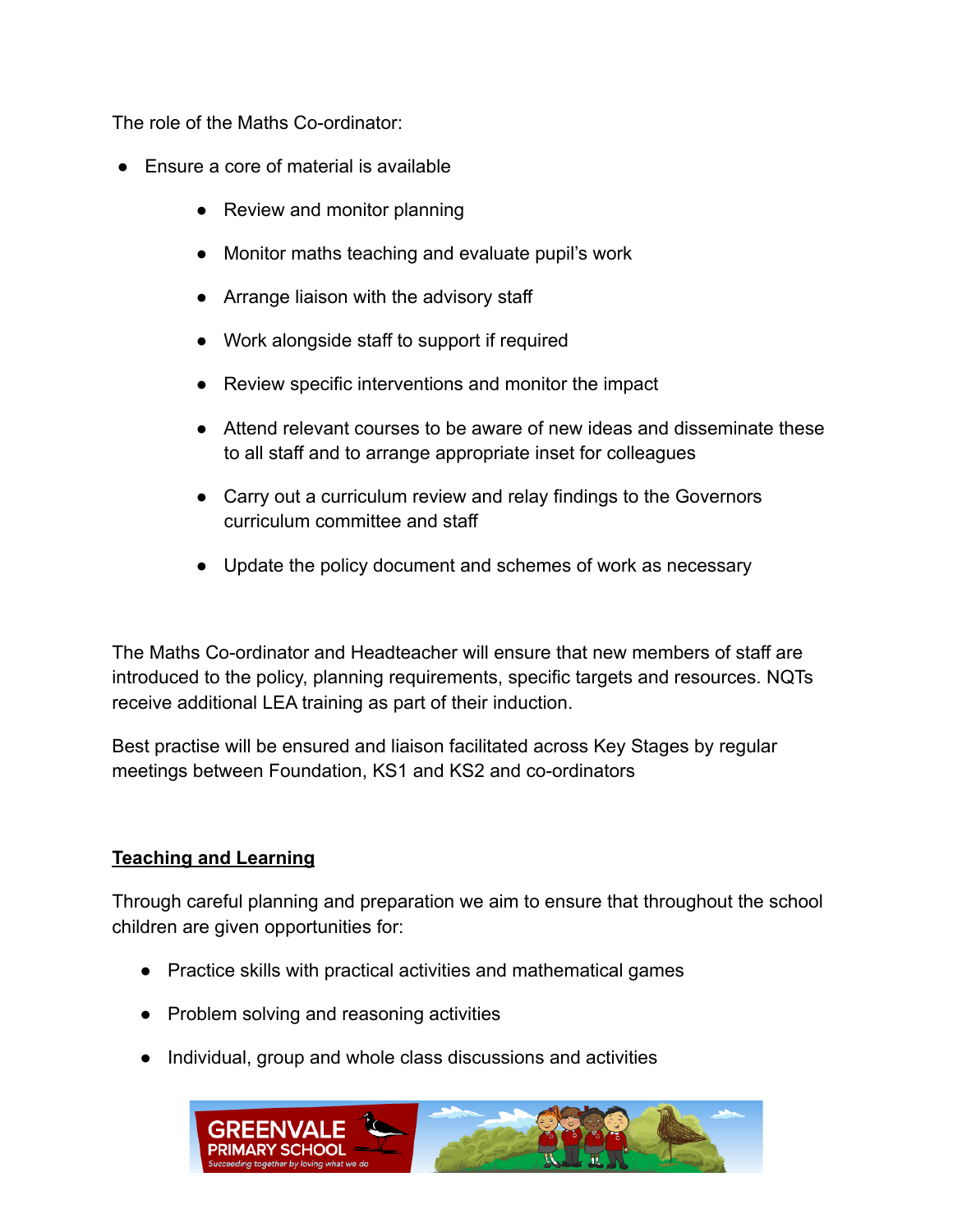- Learning methods of calculating e.g. mental, pencil and paper
- Working with technology as a mathematical tool

Our staff has high expectations of all children, irrespective of ability, and encourage them to be successful and achieve their full potential.

TAs are available and are used to support individuals or groups, either within the class or withdrawing them for intervention strategies.

We will judge the success of our mathematical teaching by:-

- The motivation and interest displayed by our pupils
- KS1 and KS2 SAT results
- Formative termly White Rose assessments & informal 'End of Block' Quizzes.
- Value added gauged through Croydon tracking grids
- Success in meeting targets

### **Special Educational Needs**

Children with SEN are normally taught within the normal mathematics lesson. When additional support staff are available to support groups or individual children they may withdraw small groups to use intervention materials.

Within the mathematics lesson teachers not only provide activities to support children who find mathematics difficult, but also activities that provide appropriate challenges for children who are high achievers in mathematics.

## **Equal Opportunities**

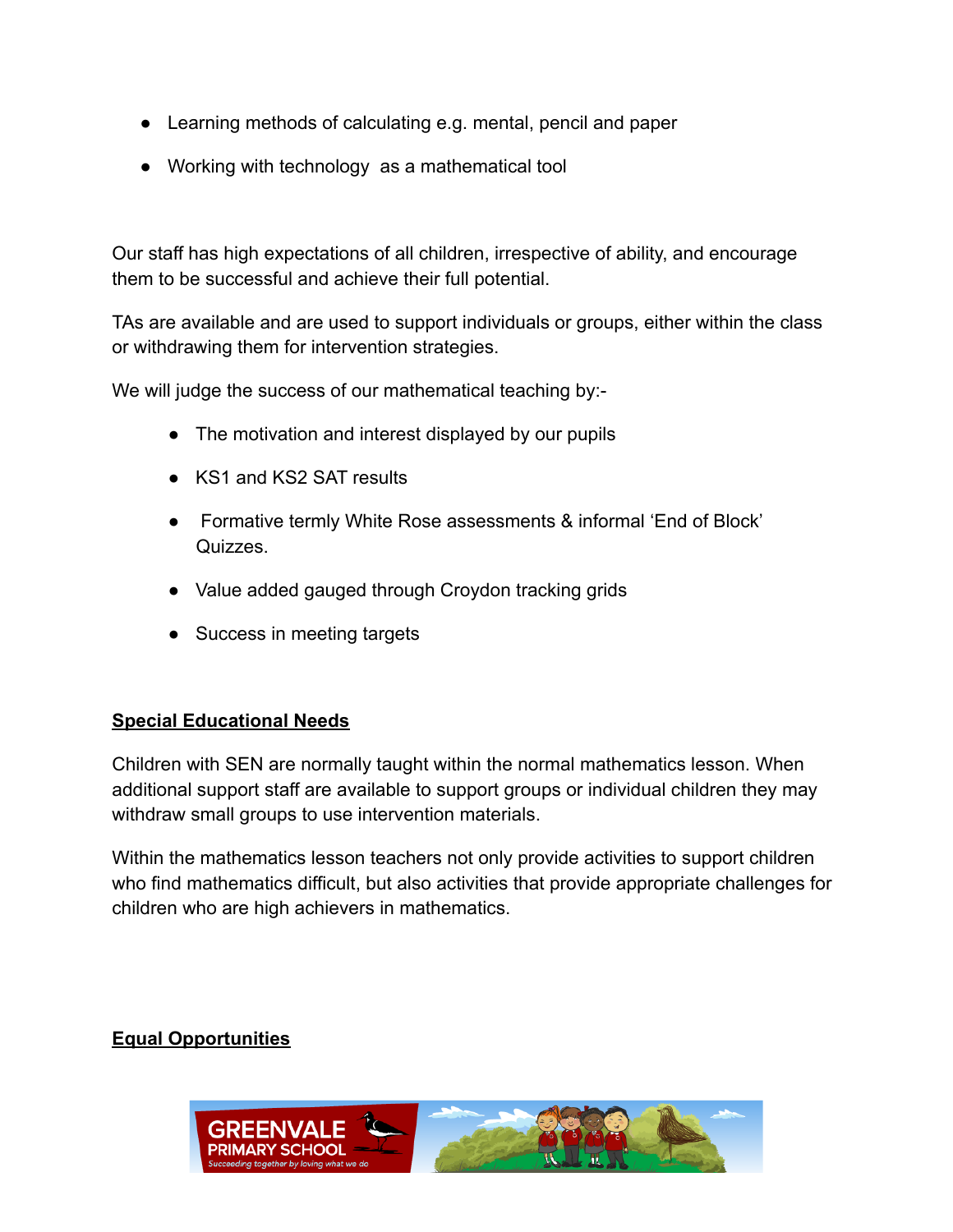All children should have equal access to the curriculum, irrespective of particular circumstances such as race, background, gender and capability. In the daily mathematics lesson we support children in a variety of ways.

e.g. repeating instructions, speaking clearly, emphasising key words, using picture cues, playing mathematical games, encouraging children to join in counting, chanting, finger games, rhymes etc.

### **Resources**

Pupils should engage in activities from a variety of sources – practical apparatus, worksheets, textbooks and the environment. They should also have the power to solve real and challenging problems. Through exciting problem solving activities and where appropriate access to computers and online resources children will develop their problem solving and reasoning skills. The use of problem solving activities and 'blank boxes' encourages children to think about and apply their understanding to problems in every lesson and builds links between different areas of the mathematics curriculum.

Staff use the White Rose materials and planning to structure their year in a progressive fashion, allowing for practise and revision of key skills throughout the year. The White Rose problem solving and fluency activities combined with practice tasks ensure that children not only develop an understanding of a topic but a mastery of it with a broad range of experiences. Pupils should be able to input collected data and interrogate this data. Classes have their own stock of resources appropriate to age and ability. Some resources are held centrally.

Children have access to Time Tables Rock Stars to practise and improve their times tables skills and achievements in this are celebrated by each class.

## **Assessment, Recording and Reporting**

*"'…assessment ' refers to all those activities undertaken by teachers, and by their students in assessing themselves, which provide information to be used as feedback*

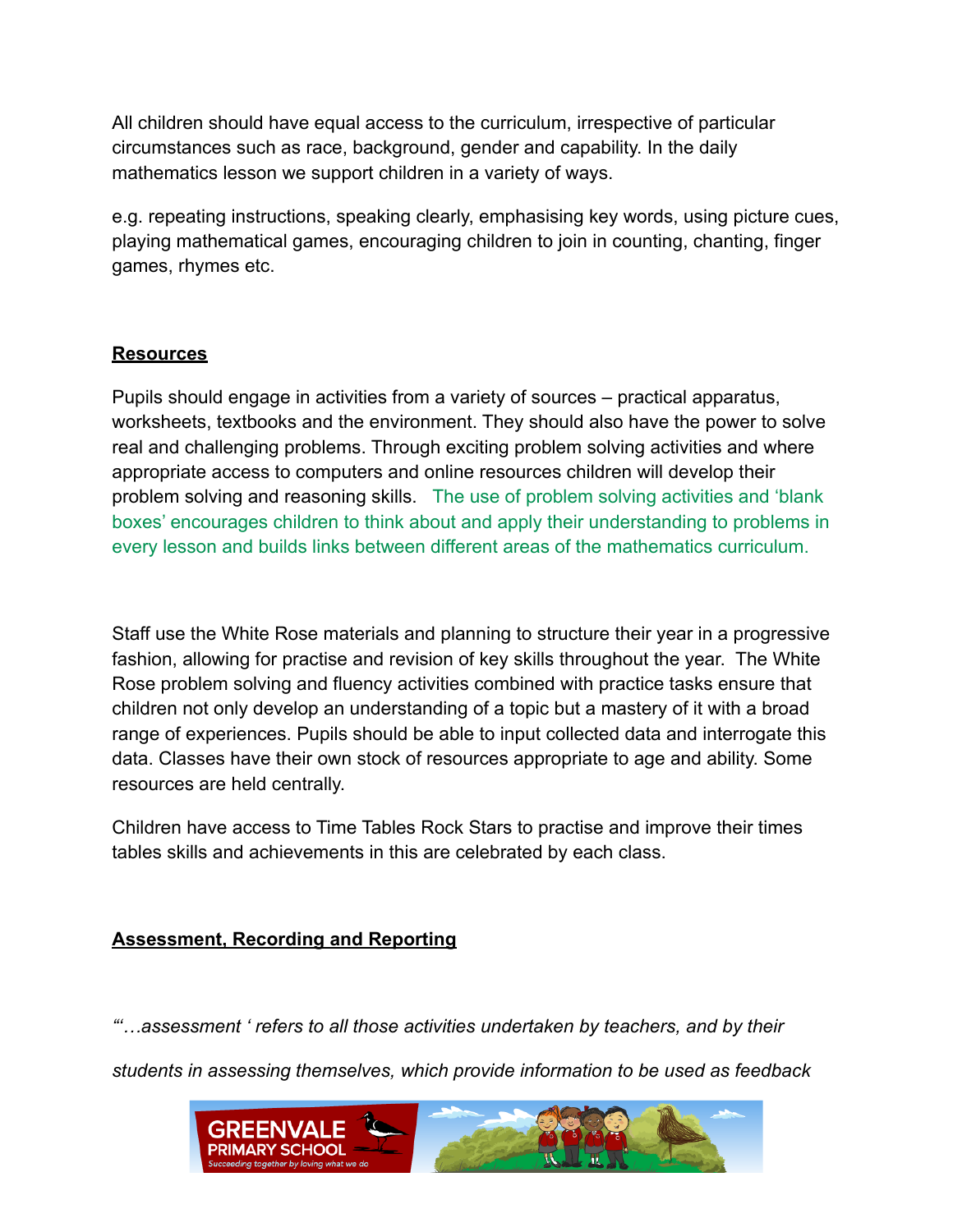*to modify the teaching and learning activities in which they are engaged." (Black and William, 1998, Inside the Black Box, nfer Nelson)*

These are all designed to take learning forward, pupils will be assessed using a variety of strategies - observation, questioning, marking in accordance with the school's marking policy and testing using a range of set tasks designated as appropriate to test individual pupils, groups or a whole class on an individual or range of attainments. Such assessment will by necessity be on going.

In the Foundation classes the pupils will be assessed in order to complete the Early

Years Foundation Stage Profile throughout the year. The focus will be on:

- Numbers as labels and for counting
- Calculating
- Shape, space and measures

In KS1 and 2, children (who are above the appropriate threshold) will be assessed using a variety of summative and formative methods. At the end of each term, children are assessed on the topics they have covered using the White Rose Termly assessments, these combined with informal 'End of Block' Quizzes allows the teacher to assess closely the learning that has taken place. . Furthermore, the teacher will, using evidence from these assessments and work completed in class to make overall judgements against the yearly expectations for their year group.

At the end of Year 2, children will take part in the KS1 SATS tests. These will determine if the children are above, below or in line with yearly expectations.

At the end of Year 6, children will sit the nationally set tests (SATS). These tests will be administered according to the Government guidelines and are marked externally.

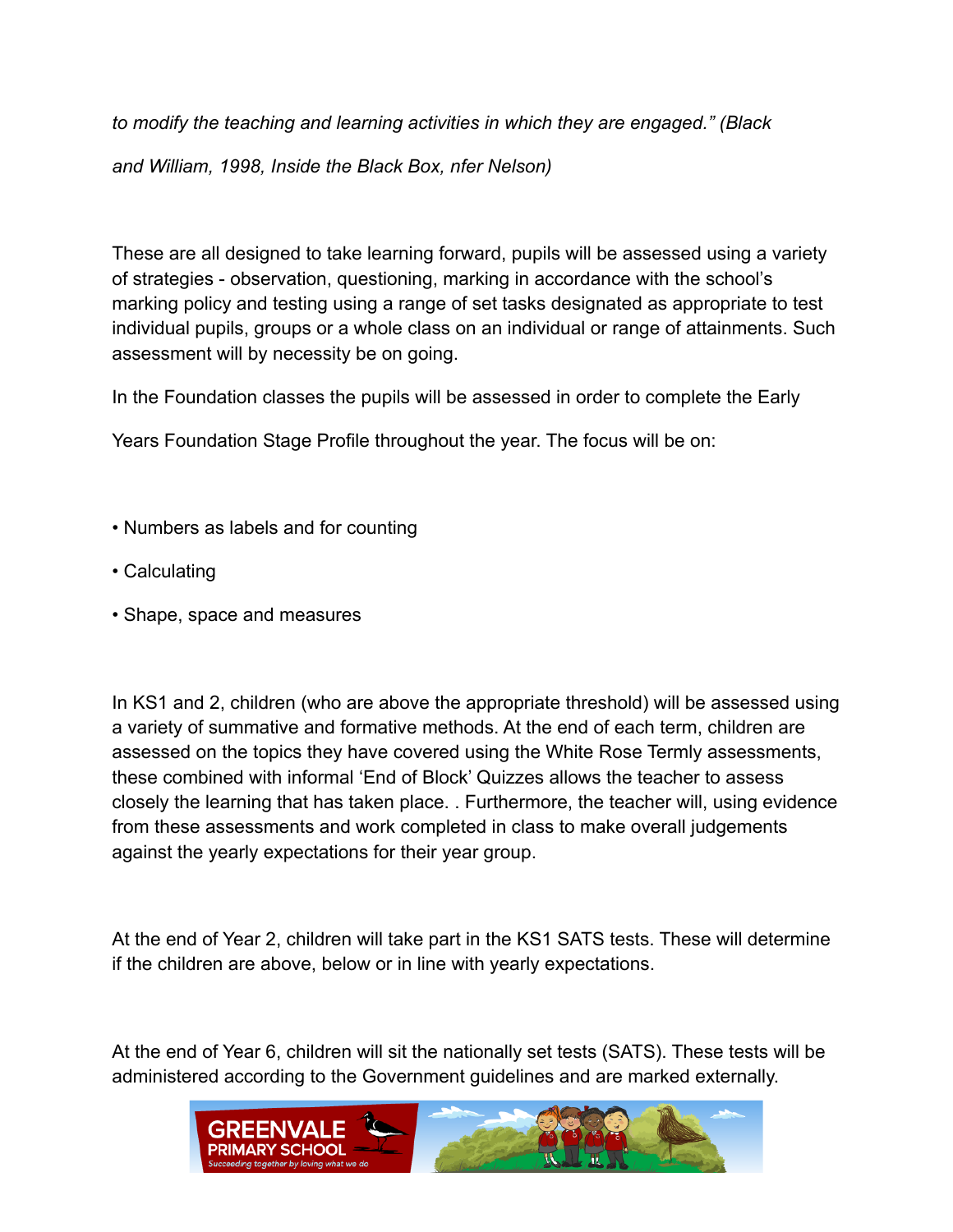We will use the same terminology in our reporting to parents as is in line with the new national curriculum expectations.

Regular opportunities will be provided in maths and across the curriculum to achieve the skills necessary to reach these targets.

### **Liaison**

To ensure consistency and progression in the Mathematics curriculum throughout the school we currently:-·

- Meet together regularly in separate phases to discuss current mathematics issues, look at planning and moderate.
- Discuss mathematics requirements in whole staff meetings
- Attend training in key stage or whole staff groups
- Pass relevant records of attainment and pieces of mathematics work up to next class teacher.
- Moderate teacher's assessment of pupils during SLT meetings.

### **Reporting to Parents**

Parents are given the opportunity to discuss their child's progress on three official occasions but understand that the schools' 'open door' policy enables them to address concerns throughout the year.

Reports are completed before the end of the summer term.

Teachers use the information gathered from their assessments to help them comment on individual children's progress.

● Parents are invited into school twice yearly to look at their children's work.